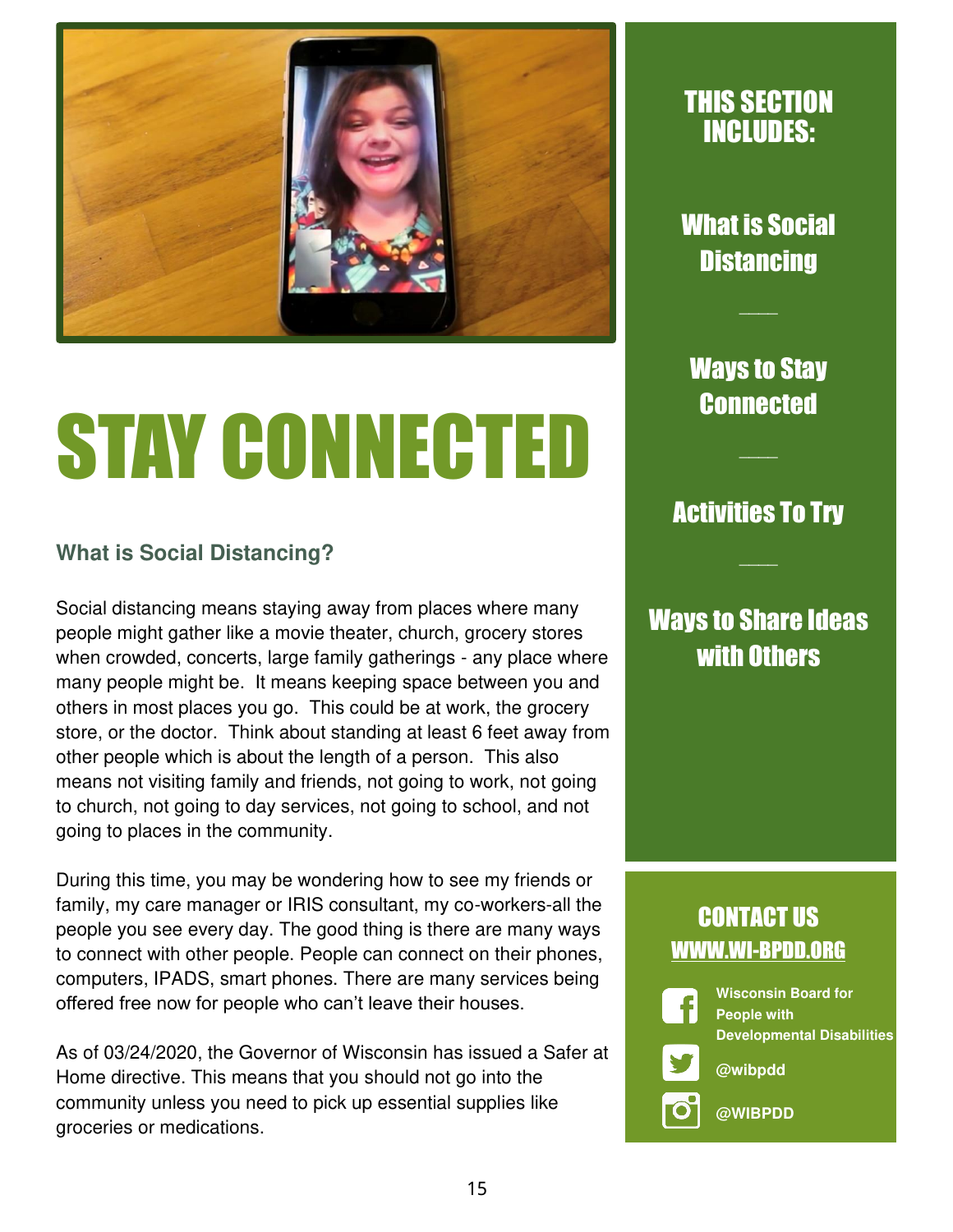## WAYS TO STAY CONNECTED

- Schedule regular phone, chat, facetime, Zoom or Skype dates to connect with people in your life.
	- o Here is a video on how to download Skype to your computer: [https://www.youtube.com/watch?v=lb31wbnoz\\_c](https://www.youtube.com/watch?v=lb31wbnoz_c)
- Schedule a meal or activity together with a friend using face time, Skype or video calling.
- If you and a friend have a Netflix subscription you can watch a movie together on a new technology called Netflix Party.
	- o Learn more about Netflix Party here: <https://www.netflixparty.com/>
- Don't let coronavirus be the only thing you talk about with family and friends.
- Take time to laugh, share stories, and focus on other things going on in our lives

### Here are other things you can do!

- **Keep Doing the Things You Do:** Create a schedule and try and stick to your regular sleep, school, meal, or work schedule. This might not be possible so fill your schedule with new ideas listed below.
- **Do things you enjoy or try something new:** Read a good book, watch a comedy, play a fun board or video game. Make cookies, do a craft.
- **Get outside:** Take a walk around in your neighborhood. This can make you feel better. Find a path near your house to walk in nature. Take your dog for a walk. But, remember to keep space between other people.
- **Find ways to exercise**. Try a new exercise at home. There are lots of videos and fitness apps available for free online to teach you new exercises.
- **Try new ways to relax:** Try deep breathing, meditation, and yoga. Set aside time every day to relax.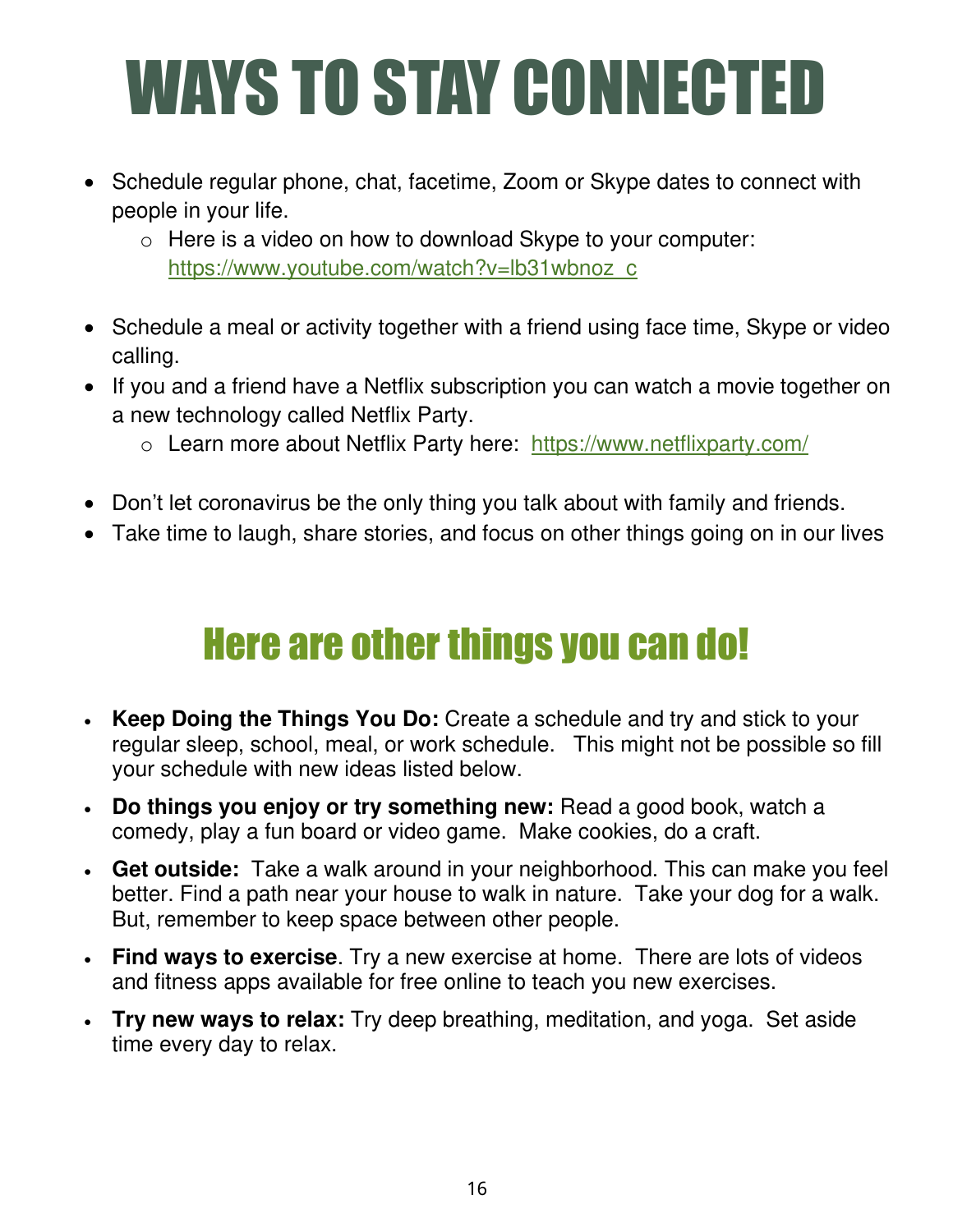### ACTIVITIES TO TRY

- o Create a daily schedule to keep yourself in a routine: Daily [Schedule](https://cdn.shopify.com/s/files/1/1015/4487/files/Learning_From_Home_Daily_Planner.pdf?v=1584556182&utm_campaign=WFH%20w%2F%20Kids%20-%20Free%20Resources%20%283%2F19%2F20%29%20%28HA8jWu%29&utm_medium=email&utm_source=New%20Engaged%20Full%20List%20-%20365%20%28Newsletters%2FPromos%29&_ke=eyJrbF9lbWFpbCI6ICJtb2xiYXJyMTNAZ21haWwuY29tIiwgImtsX2NvbXBhbnlfaWQiOiAiamZaV254In0%3D) Template: Schedule
- o Find out if your service providers offering virtual services. Ask your service provider, care manager, IRIS consultant or vocational rehabilitation counselor for more information.
- o Take time to relax and meditate- <https://www.calm.com/>
- o Exercise or do Yoga: <https://yogawithadriene.com/>or [www.youtube.com/user/BodyFitByAmy](http://www.youtube.com/user/BodyFitByAmy)
- o Learn about voting:<https://disabilityvote.org/videos/>
- o Develop your employment plan using the Self-Directed Employment Planning Modules [www.incontrolwi.org/self-directed-employment-planning/](http://www.incontrolwi.org/self-directed-employment-planning/)
- o Check out and connect on the Self Determination Network:<http://sdnetworkwi.org/>
- o Watch 10 popular short films, featuring people with intellectual and developmental disabilities<http://sproutflix.org/virtual-sprout-film-festival/>
- o Find free, daily art lessons for children and adults Wild, Free, and Crafty Art Lessons: [youtube.com/c/wildfreeandcrafty](https://www.youtube.com/c/wildfreeandcrafty)
- o Take virtual Museum Visits-<https://artsandculture.google.com/project/streetviews>
- o Use social media to visit the Milwaukee Zoo virtually -<http://www.zooview.tv/>
- o Take a nature hike:<https://dnr.wi.gov/topic/Parks/activities/hike.html>
- o Watch a free concerts online- [https://miss604.com/2020/03/free-concerts-to-watch-at](https://miss604.com/2020/03/free-concerts-to-watch-at-home-during-covid-19-distancing.html)[home-during-covid-19-distancing.html](https://miss604.com/2020/03/free-concerts-to-watch-at-home-during-covid-19-distancing.html)
- o Find out if your library has pick up services <https://dpi.wi.gov/pld/directories/systems>
- o Set up a Netflix Party- <https://www.netflixparty.com/>
- o Connect with family and friends using Skype-<https://www.skype.com/en/>
- $\circ$  Sign up for LOV Inc. email alerts to connect to their online classes: [https://lovdane.org/who-we-are/emailsignup/](https://secure-web.cisco.com/15Hq1dm9mbCyX2cHA1cyNp95fO6RvhWeAP6ZS-dSPyeDME8GPFeodEB0FjxJSlCrp8-692knQa7U5T4GsPUoLRQom6sj3IGKa8fFYMPGAyKXAISgwuuVnrZpgQYRP04bUWxf5m92Vf-1M1V27CxpEsOKCQ8lVCvnh4ebgJsEDihQ8slx0sbyrMfVyPsJ1TUCAV5OdqPwK8hRtulFu2nf2QPsfs5R-OIXA_bkoA4_WxC_Q-_iYGDaO68xix_qF10KLW8N_uI4QSDkoBYRa0-R0VA/https%3A%2F%2Flovdane.org%2Fwho-we-are%2Femailsignup%2F)
- o Develop a Future Plan with your family or support network using tools developed by The Arc:<https://futureplanning.thearc.org/>
- o Disability Rights Wisconsin can answer your questions about voting including absentee voting and voter registration. For assistance, email [info@disabilityvote.org](mailto:info@disabilityvote.org) or contact the Disability Rights Wisconsin Voter Hotline at 1-844-347-8683 and leave a message and someone will call you back. Check out the Disability Vote Coalition website - it is full of resources: [disabilityvote.org/](http://secure-web.cisco.com/1E4fHnpi1AdQeoPN8WkYjmDMOvrz3GRKP4zzp-0q3uDm5-FbRLapR0XkP49QhjF-maGhlZ4F02E-Cy7mo2hlJdVR4UTGLgdB53dYAzP7RqkuhmetrvszDnuHmSGLMRhk4hEZTTaDZPkeO0geBSZc3m1_v1yyy9iT6dTzhQctAM7vmzZteYhWfXDYd5T6wTdtf_-imLjYiiS6wHlHJ3BwOeiuzA0KewQ_QBa3eeRgHjM3mxX7TSphmvISu-F2HrizKUCmBHzFSfi3NThSKND-oZA/http%3A%2F%2Fdisabilityvote.org%2F)